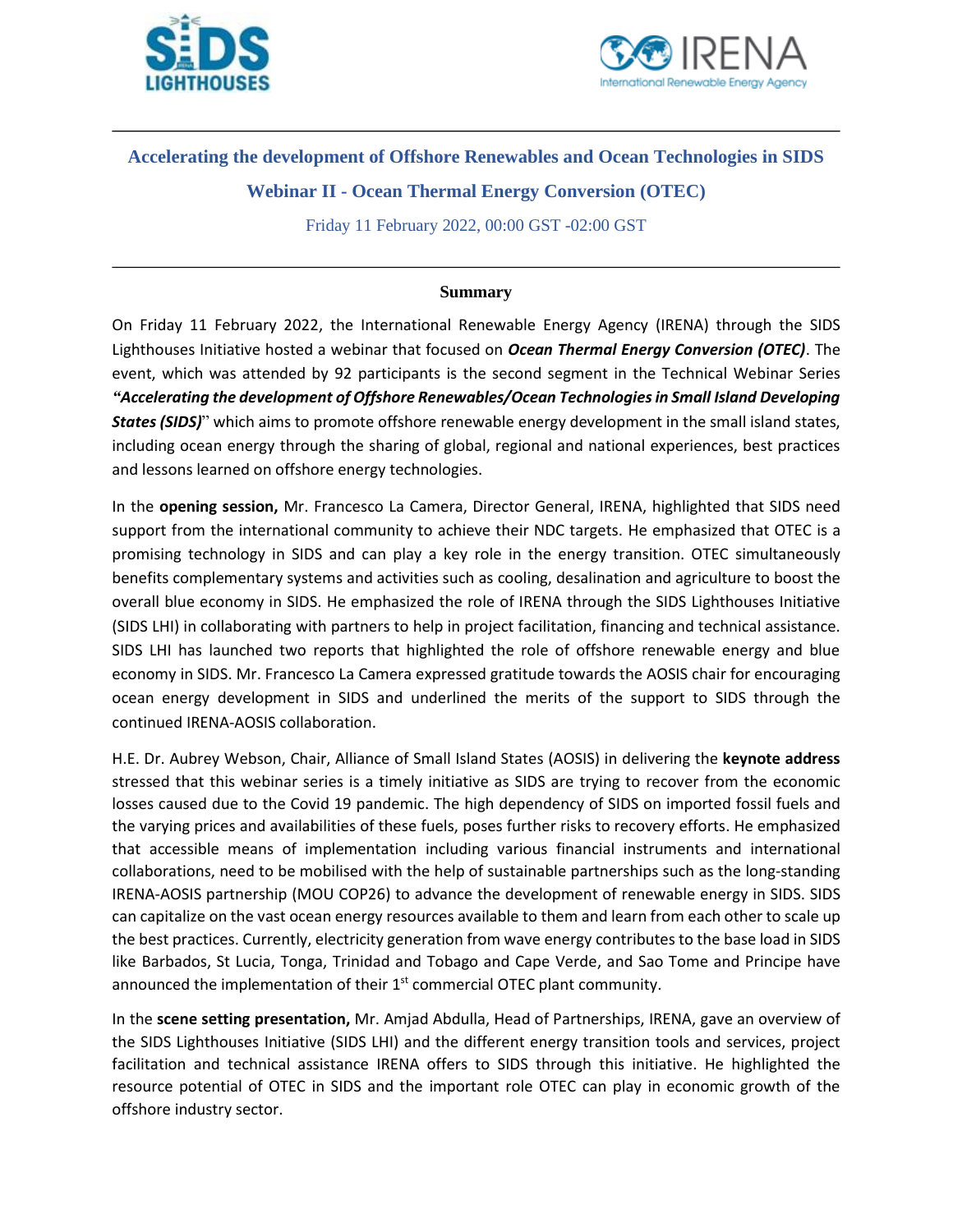



During the **Case examples: Applications and Benefits of OTEC** presentation, Prof. Yasuyuki Ikegami Director, Institute of Ocean Energy, Saga University, Japan, provided a technical overview and case examples on the applications and benefits of OTEC based on the Kumejima Model in Japan and the Hybrid OTEC plant in Malaysia. These models enable resilient economic development by increasing the energy, water, food and economic security of the region. A technical pre-feasibility study is being conducted in Nauru with the support from the United Nations Industrial Development Organization (UNIDO), Climate Technology Centre & Network, the Government of Japan and the Institute of Ocean Energy at Saga University.

In **perspectives from SIDS** session, Mr. Tutii Chilton, Executive Director, **Palau** Energy Administration, Ministry of Public Infrastructure, Industries and Commerce, expressed Palau's interest in OTEC to achieve SDG 2, SDG 3 and SDG 7 targets. Palau is concerned about the high investment costs required for implementing OTEC. Currently Palau's NDC has a target of achieving 25% renewable in their energy mix by 2025. Palau envisages that the electricity generated from OTEC will be utilized for green hydrogen production.

Mr. Carmine Piantedosi, Chief Executive Officer, Nauru Utilities Corporation, **Nauru**, spoke about the pilot OTEC project constructed in Nauru in 1981. The plant operated for a short time before suffering environmental damages. Nauru has a target of integrating 50% renewables in its energy mix by 2022, primarily through solar and wind technologies. Nauru is undertaking feasibility studies on implementing OTEC to help achieve an ambitious target of 100% renewables in the future.

Mr. Gilles Deal, Energy Analyst, Ministry of the Environment and Housing, **the Bahamas** highlighted the lessons learned from the two pilot OTEC plants commissioned in the Bahamas in 2011. These projects did not pass environmental parameters and were shelved. The projects required further studies and analysis on the environmental impacts of the intrusion into the seabed and the integration with the main undersea communications cable to ensure limiting the adverse effects on the beaches such as increased erosion. The pilot plants were to be used for air conditioning and desalination applications

Ms. Sherry Waithe, Project Officer, Division of Energy, Ministry of Energy and Business Development, **Barbados,** provided a detailed overview on the various feasibility analysis conducted to explore the benefits of OTEC in Barbados since 2013. An ocean energy study conducted between 2019 and 2021, analysed the electricity sector, policy framework, benefits to dependent sectors as well as cost estimations for OTEC plants sized at 1MW, 10MW and 20MW. Landing sites, identification of suitable distance of the plant from shore, high up-front cost, high risks, low commercial availability were the challenges identified. Barbados has not considered OTEC as a priority in its RE roadmap until 2030.

Mr. Simona Kilei, Director, Department of Energy, Ministry of Transport, Energy & Tourism, **Tuvalu**, expressed Tuvalu's plans of conducting feasibility studies to analyse the potential of OTEC and their interest in reaching out to Nauru for the lessons learnt from their OTEC project. He highlighted the importance of availability of funds, maturity of the technology and environmental risks associated with the technology.

Mr. Mikaele Belena, Director of Energy, Department of Energy, Ministry for Infrastructure, Transport, Disaster Management and Meteorological services, **Fiji,** highlighted that Fiji has a target of achieving 100%